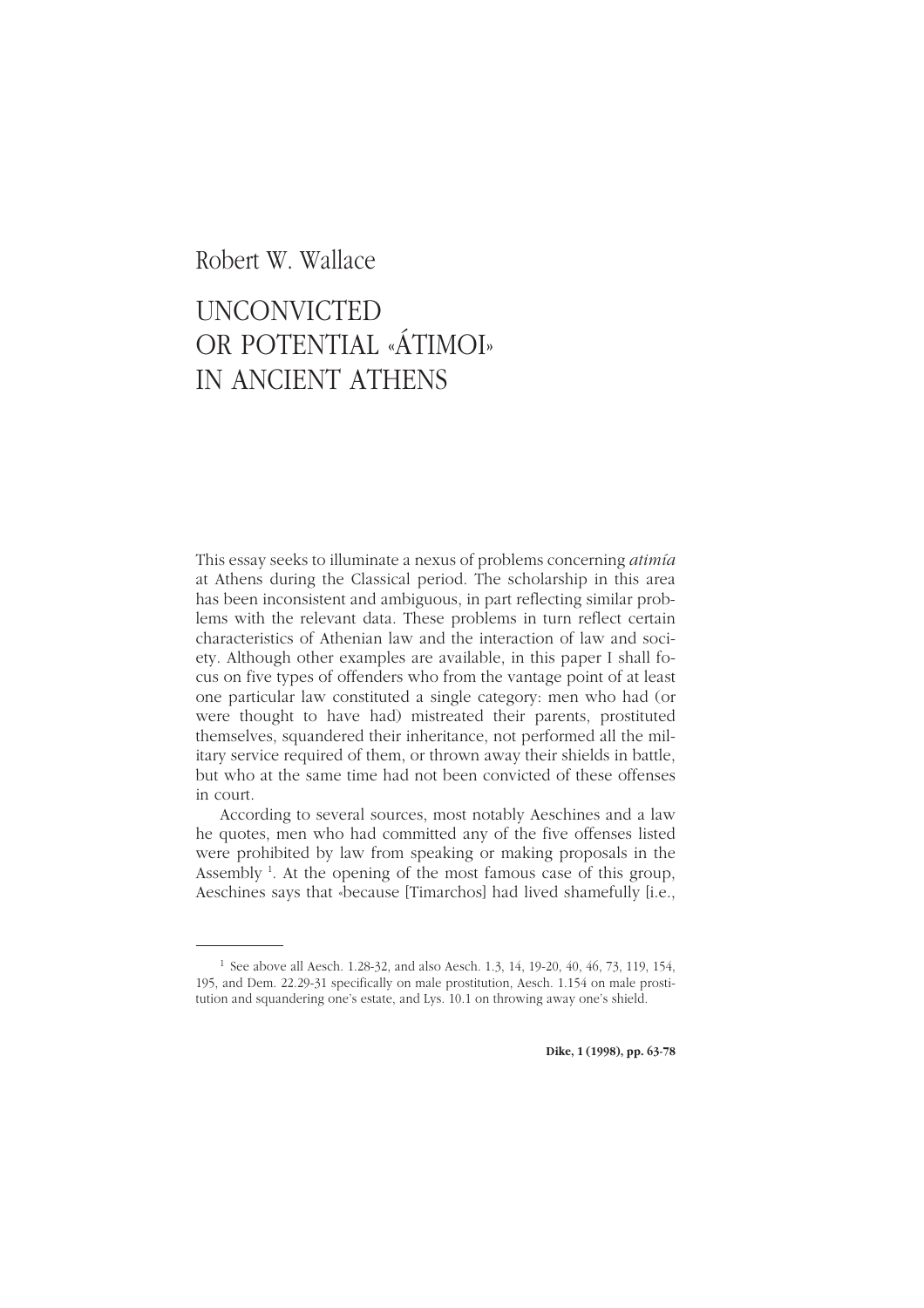as a male prostitute], the laws forbade him to speak before the people, enjoining on him an injunction not difficult, in my opinion, to obey, but rather most easy» (1.3). Similar statements are made by Demosthenes when he attacks Androtion for the same offense (22.21-32). Among other points, Timarchos's and Androtion's trials make clear that such restrictions were directed against men who had not previously been convicted of these offenses. What other restrictions, if any, were imposed on offenders of these types? And what punishment was meted out to those who violated these restrictions?

While scholars generally admit that offenders of these five types might sometimes be ignored and left to go about their business (sometimes including speaking and making proposals in the Assembly, as Androtion and Timarchos had done for years) 2, Paoli followed by Harrison claimed that such persons were in fact classified as *átimoi* <sup>3</sup>. Paoli called them «incensurati», «unconvicted *átimoi*», as opposed to «pregiudicati», while Harrison referred to «automatic» *atimía – atimía* that follows directly on the commission of an offense without the need for a court verdict. MacDowell may have slightly modified this position, suggesting that (at any rate) male prostitutes were «required to avoid exercising the rights of a citizen (that is, [they were] treated as *átimoi*)», and they could be prosecuted if they ignored this requirement. «The penalty was death». (MacDowell does not say whether the restrictions imposed on such persons included for example entering the *Agorá*, something normally forbidden to *átimoi*). Todd remarks that the procedure known as *dokimasía rhetóron* «implies that *atimía* (the loss of citizen rights) was seen as an appropriate penalty for homosexual prostitution but ... only for an active politician rather than for a private citizen». This in turn implies that, provided they stayed out of politics, prostitutes could for exam-

<sup>2</sup> See, e.g., Aesch. 1.80.

<sup>3</sup> U.E. Paoli, *Studi di diritto attico*, Firenze 1930, esp. pp. 328-334; A.R.W. Harrison, *The Law of Athens*, I, Oxford 1969, pp. 171-172. Further citations in this paragraph are D.M. MacDowell, *Andokides On the Mysteries*, Oxford 1962, p. 138, cf. *The Law in Classical Athens*, Ithaca (New York) 1978, p. 126, lines 2-6 (with no evidence cited); S.C. Todd, *The Shape of Athenian Law*, Oxford 1993, p. 107 n. 5, p. 116 n. 5; M.H. Hansen, *«Apagoge», «Endeixis» and «Ephegesis» against «Kakourgoi», «Atimoi» and «Pheugontes»*, Odense 1976, pp. 55-98 *passim* (including a superb assembly of the ancient evidence).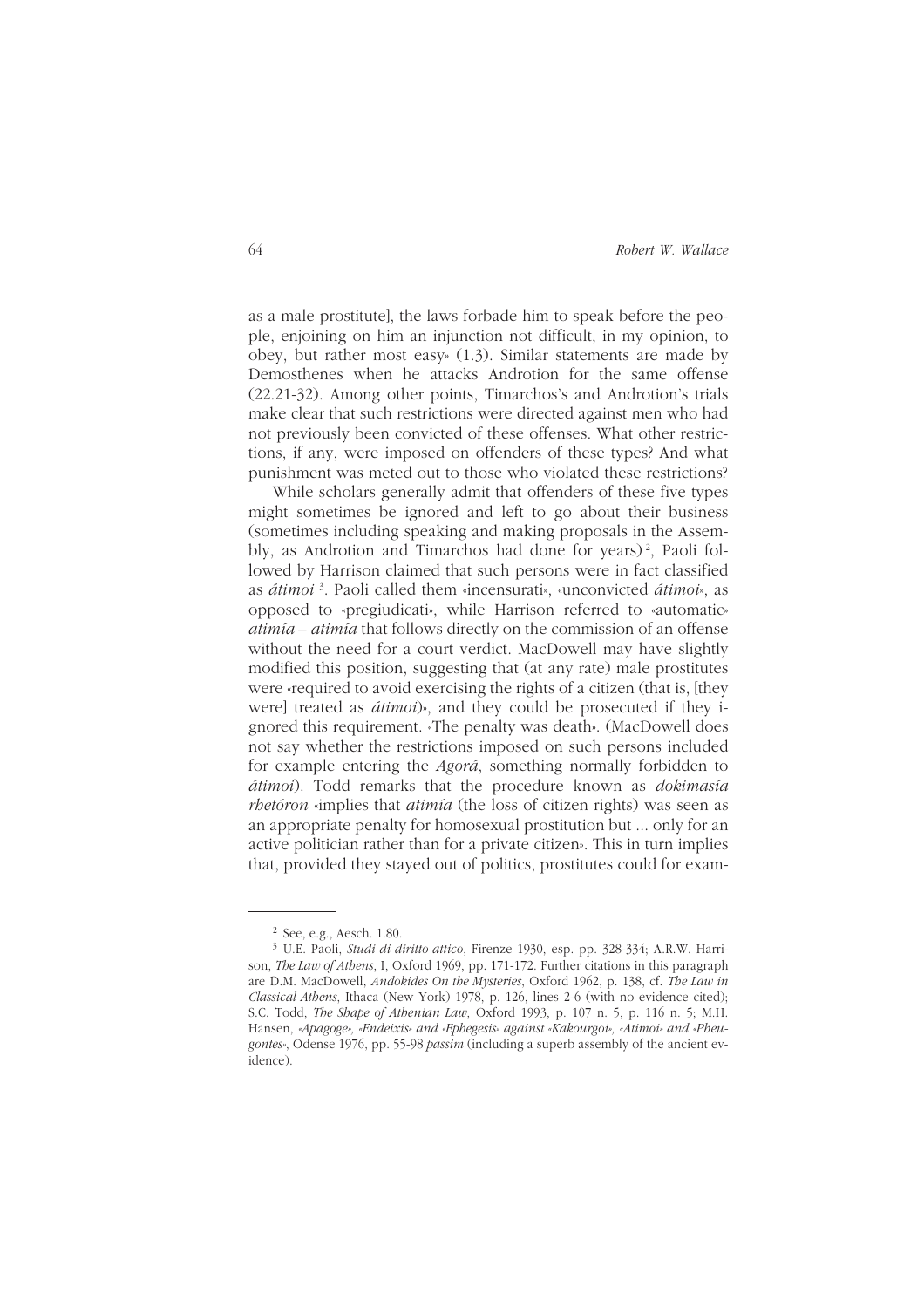ple enter the *Agorá*, attend the Assembly and courts, perhaps even serve as dikasts – all of which were normally denied to *átimoi*. Todd also states that the penalty for an active politician who had been a male prostitute was *atimía*. Finally Mogens Hansen, in his otherwise systematic, often compelling treatment of *atimía*, discusses in detail only two examples of «automatic» *atimía* (pp. 66-67). First, magistrates who became state debtors but did not resign their office were instantly liable to *éndeixis* and possibly execution. Second, «an Athenian citizen who did not appear when called up for military service was liable to *atimía* enforced by a *graphé astratéias*, and it was only if he appeared in public after the conviction in a *graphé astratéias* that he could be prosecuted by an *éndeixis* or an *apagogé* resulting in a penalty fixed by the court». Beyond these two types of offense, on pp. 73-74 Hansen lists (among other items) male prostitution and squandering one's patrimony as offenses subject either to automatic *atimía* or *atimía* by sentence, but he does not specify which of these two punishments applied in these cases, or what offenders of these types were excluded from. He states that if a person did not respect automatic *atimía*, «he could be prosecuted and incur a penalty more severe than the original *atimía*» (p. 66). In his view the abuse of parents (p. 72) and perhaps (p. 72 n. 3) throwing away one's shield were subject to *atimía*, perhaps with the implication that these were by sentence only. Finally, directly challenging Andokides' statement (1.101) to the contrary, Hansen denies that an unconvicted male prostitute was legally not entitled to appear in court.

This brief survey of relevant scholarship indicates the need for clarifying these issues, especially because some of the evidence has been neglected or else requires more detailed discussion. The difficulty will be seen to lie in the confusing and ambiguous nature of this evidence, in part because of discrepancies between the Athenians' legal principles and their day to day assumptions and practices.

I begin with some general remarks on *atimía*. In this context *timái* are various «civic or public honors» (or as we might more blandly call them, «capacities»), which ranged from holding magistracies and the protection of law all the way down to crossing into the *Agorá*. For the Classical period, *atimía* was to a certain extent a «grab-bag» term denoting the denial of different types of such capacities, extending to what is clearly an older meaning «outlawry» (Hansen, pp. 75-82). In the later fifth and fourth centuries, *atimía* was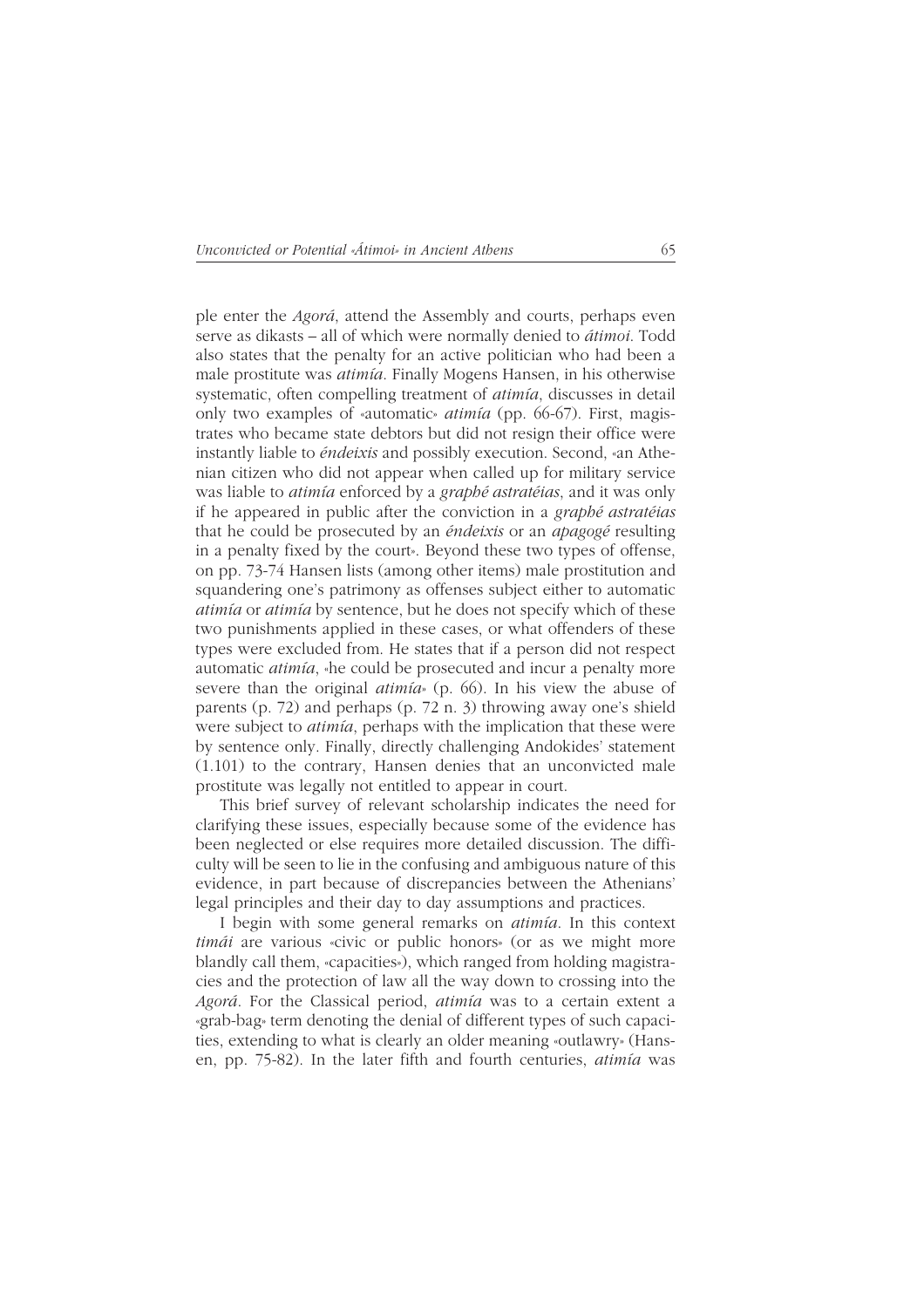most commonly a judicial sentence imposed on Athenian citizens for neglecting civic duties (Hansen, pp. 72-74), for example by not serving as an arbitrator in one's sixtieth year or not divorcing an adulterous wife. It was also a penalty which, *de jure* at least, «automatically» fell on those who had been convicted three times *paranómon*, *pseudomartyrión*, *pseudokletéias* or *argías* <sup>4</sup> . *Atimía* was imposed on those who were debtors to the public treasury, although some sources ([Dem.] 58.45; Arist*. Ath. Pol*. 63.3) including the texts of laws (Dem. 24.45-46; cf. Andok. 1.77-78) list these offenders as a separate category from *hoi átimoi*, possibly because of differences between these two groups. (In particular, public debtors could restore their earlier status by paying their debts, and their property was subject to confiscation [Andok. 1.74]. In addition, [Dem.] 25.85-91 suggests that their offenses might not normally have been judged so culpable, except perhaps for those with unpaid fines). *Atimía* could also be hereditary.

Finally, permanent but partial *atimía* could be imposed for certain types of offense. Andokides (1.75-76) expressly attests this phenomenon and lists several types of restrictions, such as not sailing to the Hellespont or Ionia, or not speaking in the Assembly or serving as *bouleutés*. Andokides' list is neither exhaustive nor meant to be. For example, those who received less than one-fifth of the dikasts' votes in a court case were subject to partial *atimía*, in that in future they were forbidden to bring public actions. They also had to pay a 1.000 dr. fine 5 . According to Aristotle (*Pol*. 1281a.28-32), exclusion from the right to hold magistracies was also a form of *atimía*, since (he says) the *archái* are *timái* <sup>6</sup> . Paoli (pp. 326-327) goes so far as to

<sup>4</sup> Harrison, *The Law of Athens*, I, cit., pp. 172-176. Hypereides (4 *Phil.* 12) suggests how rare this was, at least in cases of false witness.

<sup>5</sup> See Hansen, *«Apagoge», «Endeixis» and «Ephegesis» against «Kakourgoi», «Atimoi» and «Pheugontes»* cit., pp. 63-65, and for exceptions see Harrison, *The Law of Athens*, I, cit., pp. 175 n. 4 and MacDowell, *Andokides On the Mysteries* cit., pp. 65-66 (incl. on Andok. 1.33), and *The Law in Classical Athens*, I, cit., pp. 64-65. E.M. Harris («Classical Philology» 87 [1992], pp. 79-80) establishes that the form of this *atimía* was a prohibition against bringing any public action, not simply the same type of action where the prosecutor had failed to get one-fifth of the votes.

 $6$  According to Demosthenes, «if a man says anything contrary to the laws, if he is convicted, *tó tríton méros etimósthai toú sómatos*» (51.12). The nature of this «third part» remains a mystery.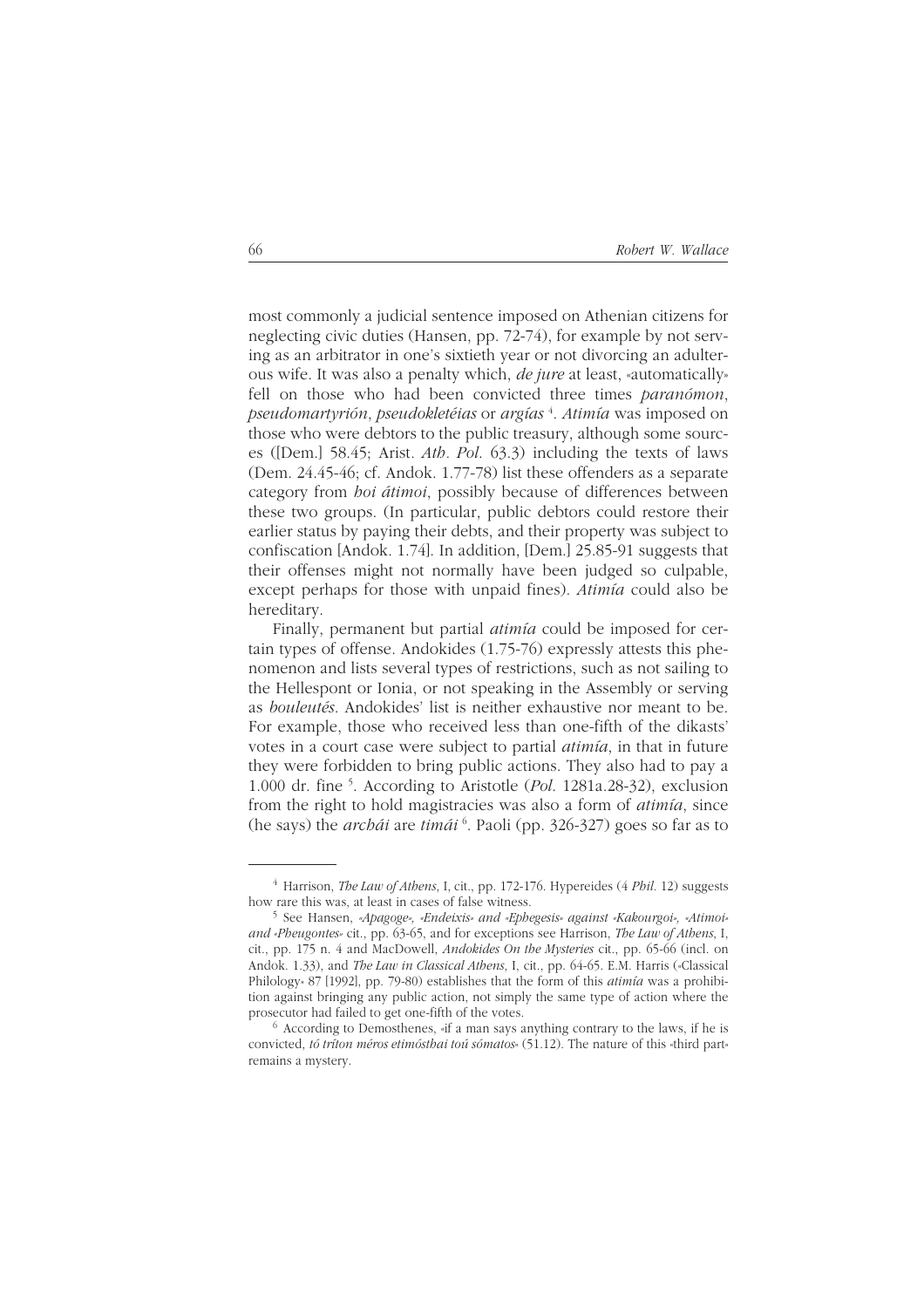regard any provision which limited the capacity of a citizen as a form of partial *atimía*, including for example the provision that the physically disabled could not serve as archons (see Lys. 24.13). Of course the Athenians could well have considered as *átimoi* other types of offenders with restricted civic capacities. But it seems unlikely that they would regard the handicapped as *átimoi*, or naturalized citizens who *ipso facto* were not entitled to serve as archons or priests (pace Paoli, citing [Dem.] 59.92 but which does not use the word *átimos*). As Hansen points out (pp. 60-61), *atimía* involved an element of public disgrace. It is not clear that this would have seemed appropriate for those disqualified through no fault of their own.

A number of scholars, among them Paoli (pp. 332-333) and Hansen (pp. 59-60), have argued that *atimía* was sometimes ignored in daily life. In the case of citizens in debt to the *pólis*, this was well recognized 7 . According to [Dem.] 58.48-49 cf. 21, in a case of public debt, Attic law declared that *atimía* was imposed from the day either of a judicial conviction or else «from the day when [an offender] has transgressed the law or the decree**»** 8. Hence, according to this statement, transgressors in this group were both automatically and *de jure átimoi*. However, in these cases an express pronouncement of *atimía* need not have been made, and many such persons went about their business with no apparent consequences. Two explanations for leniency in this matter are that many such men had fallen into debt through service to the city, and if they were denied the ability to manage their affairs, the Athenians could scarcely hope to recoup the money owed to them.

How far «automatic» and even formal *atimía* could be ignored in other cases is less certain, disregarding for the moment the five types of offenders that are the subject of this essay. Hansen's fifteen cases in which individuals withdrew public prosecutions with impunity (pp. 59-60 n. 23) are not pertinent, since as I hope to show else-

<sup>7</sup> The *locus classicus* is [Dem.] 25.85-91. See esp. Hansen, *«Apagoge», «Endeixis» and «Ephegesis» against «Kakourgoi», «Atimoi» and «Pheugontes»* cit., p. 59 n. 22 and V. Gabrielsen, *Financing the Athenian Fleet. Public Taxation and Social Relations*, Baltimore 1994, pp. 157-169.

<sup>8</sup> For discussion, see Harrison, *The Law of Athens*, I, cit., pp. 173-175.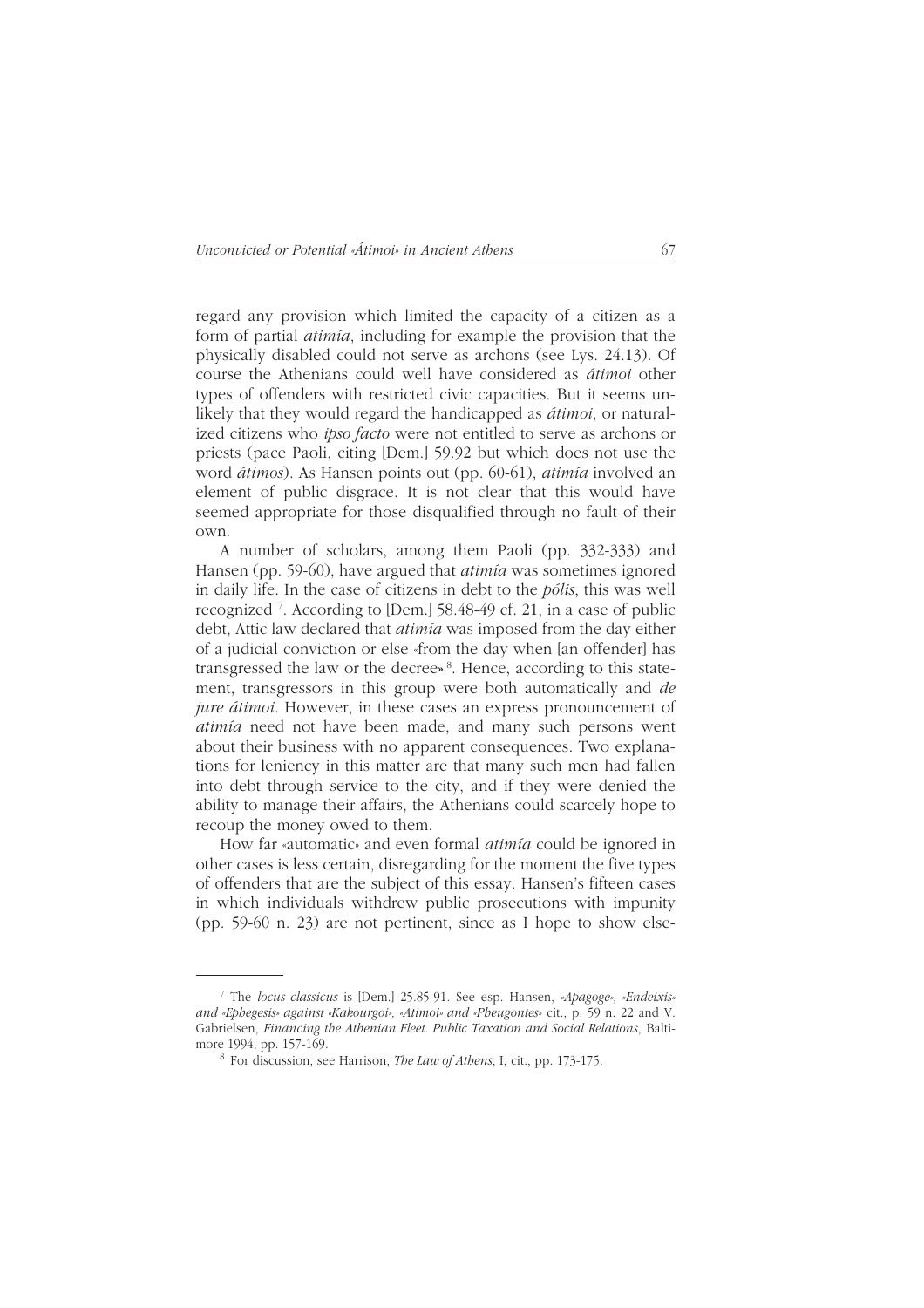where, such actions were not illegal unless for money, in which case offenders were subject to a fine but not partial *atimía* <sup>9</sup> . As we have seen, prosecutors who did not get one-fifth the votes were legally forbidden to bring public cases. Demosthenes (24.7, 14) reports that Androtion did not receive one-fifth of the votes in a case of impiety and was fined 1.000 drachmas; and yet Androtion subsequently challenged a decree *paranómon* 10. According to Dem. 57.8, Euboulides also failed to receive one-fifth of the votes in a trial for impiety, and yet he appears as a prosecutor in the case at hand. However, in specifying Androtion's penalty Demosthenes mentions only a fine, not partial *atimía* – which he surely would have loved to mention, if it had applied. It is also striking that both of these cases involve the major offense of impiety. It may be that in order to encourage denunciations of impiety, the Athenians specified that in such cases failed prosecutors were subject only to a fine, and not partial *atimía*. Although *átimoi* were legally forbidden to speak in court (see, e.g., Lys. 6.24) or to enter the *Agorá* (where the courts were located), Demosthenes called for the *átimos* Straton, a victim of Meidias, to stand up in court, «stripped of the capacity to speak or complain», in order to incite the dikasts' sympathy (Dem. 21.95). Hansen (p. 62) regards this as evidence that the exclusion of *átimoi* from the courts was not always enforced. MacDowell queries why the rule of exclusion would be broken but not the rule against speaking, and hence suggests that the courts were not technically part of the *Agorá* (although [Lys.]  $6.24$  would argue against this)<sup>11</sup>. It may also be that exclusionary rules were commonly interpreted to be not so much geographical as participatory (see below). In a more general context, Plato's Socrates says, «Have you never seen in such a *politéia* men condemned to death or exile who nonetheless stay on, and go to and fro among the people, and as if no one saw or heeded them,

<sup>9</sup> The single attested exception is for the crime of *lipotaxíon* (Dem. 21.103), and this particular offender does seem to have abided by the terms of partial *atimía* (21.139).

<sup>10</sup> D.M. MacDowell, *Demosthenes against Meidias*, Oxford 1990, pp. 327-328; Hansen, *«Apagoge», «Endeixis» and «Ephegesis» against «Kakourgoi», «Atimoi» and «Pheugontes»* cit., p. 64, Harris, «Classical Philology» 87 (1992), p. 80 regards these as suspect stories from the mouths of enemies.

<sup>11</sup> MacDowell, *Demosthenes against Meidias* cit., p. 319.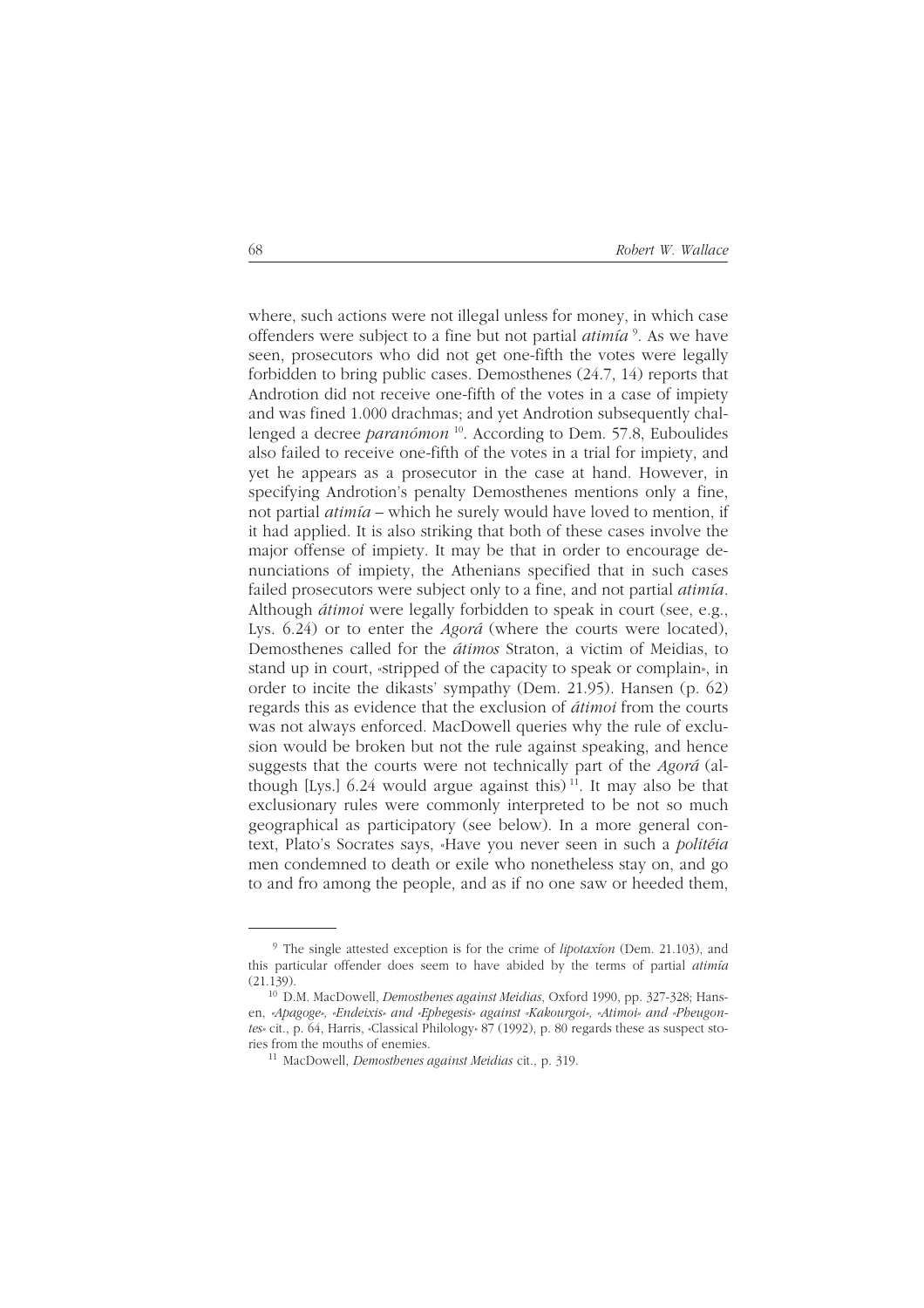slip in and out, as invisible as the dead?» (*Republ*. 558a). In the end it remains unclear how many *átimoi* in Athens other than state debtors disregarded the provisions of their reduced civic status. Hansen (pp. 59-60) observes, however, that any such persons lived with a sword over their heads. Thus the state-debtor Pyrrhos, who out of poverty served as dikast for the three-obol payment, was condemned and executed for this offense (Dem. 21.182). In any case, therefore, *atimía* could involve an ambiguous status.

The following data shed light on the even more complex and ambiguous status of the five types of offenders that are the focus of this inquiry.

1) As we have seen (n. 1 above), one law discussed in Aesch. 1.28-32 specified that these five types of offenders could not speak or make proposals in the Assembly. Dem. 22.29-31 repeats this prohibition specifically in the case of male prostitutes.

2) Some terms of another, partly overlapping law against male prostitutes are presented in Aesch. 1.19 (the law itself was read out in 1.21; see also 1.188). «If any Athenian shall have prostituted his person, he shall not be permitted to become one of the nine archons, nor to discharge the office of priest, nor to act as advocate [*sýndikos*] for the *démos*, nor to hold any magistracy whatsoever, at home or abroad, whether filled by lot or by election; he shall not take part in debate (*gnómen legéto*) nor shall he be present at the public sacrifices; when the citizens are wearing garlands he shall wear none; and he shall not go inside the stoops (*perirrantéria*) delimiting the *Agorá* [see also Aesch. 1.164]. If any man who has been convicted of prostitution act contrary to these prohibitions, he shall be punished by death». Three points may be noted. First, this text contains an ambiguity in that it begins with a reference to any Athenian who prostitutes himself, but ends with a reference to those who had been convicted of prostitution. Is the first reference also to a man convicted of prostitution, or just to any prostitute? Since Timarchos had not been convicted of prostitution, we must suppose that this law was directed to unconvicted prostitutes: i.e., no male prostitute can serve as archon, etc. (and see Aesch. 1.160). Hence, as quoted, this law also involves a lacuna. It does not say what happens to an unconvicted prostitute who does one of the forbidden actions, but only that someone already convicted of prostitution who does one of these things is executed. Second, either implicitly or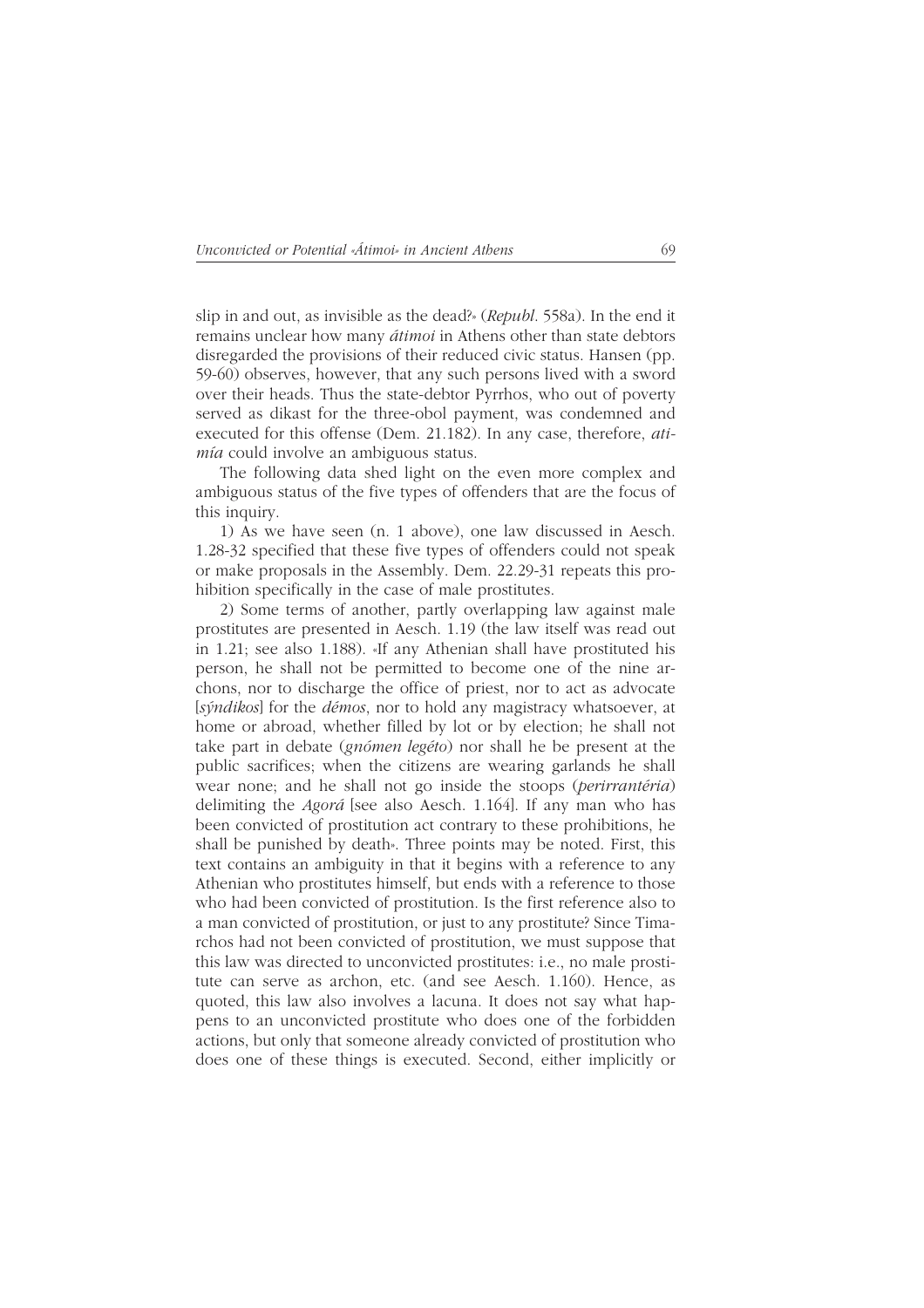explicitly the various restrictions here imposed on Athenians who prostitute themselves correspond entirely with what is attested as full *atimía* (see Hansen, pp. 61-63). Hence, according to this law, male prostitutes were subject to *atimía* without formal sentencing. (It is so far unclear whether there were such laws about each of the five offenses I have listed, or only this law regarding male prostitution.) This conclusion is reinforced by Aeschines' general claim that in the lawgiver's view, male prostitutes can have no share in *tá koiná*, and should not be *epítimoi* (1.160). Finally, third, this law does not simply state that a male prostitute is *átimos*: it does not use that term. Rather, it specifies the applicable restrictions. One reason for this may have been that the provisions of *atimía* differed in various types of offense. However, it may also be noted that some other laws do use only the term *átimos*, without specifying the particular restrictions implied (e.g., [Dem.] 59.52, Aesch. 3.44).

3) According to Aeschines 1.164, if a male prostitute prosecutes a client for non-payment in court, «will he not immediately have to face a loud protest from the dikasts? For who will not say, "And then do you thrust yourself into the *Agorá*, do you wear a garland, do you do anything of the things the rest of us do?"» This passage implies that, in Aeschines' dramatization at least, male prostitutes were both *átimoi* and treated as such, at least if they appeared as litigants in court.

4) In contrast to the legal material in paragraph 2 and Aeschines' dramatization in 1.164, other points in both Aeschines' speech against Timarchos and Demosthenes' attack on Androtion (22.21-32) seem to imply that neither Timarchos nor Androtion was *átimos*, although they are accused of being male prostitutes. In the case of Timarchos, it is striking that nowhere in his speech does Aeschines simply say that Timarchos had long since been *átimos*. By contrast, in 1.134 he states that someone who is clearly judged to be a male prostitute «you [dikasts] will make *átimos*». The future tense does not seem to imply that Timarchos was *átimos* already. We have already seen that in 1.3 and elsewhere (e.g. 1.154), Aeschines seems to focus on the restriction imposed on Timarchos not to speak in the Assembly, rather than other aspects of *atimía*. «Because [Timarchos] had lived shamefully, the laws forbade him to speak before the people, enjoining on him an injunction not difficult, in my opinion, to obey, but rather most easy» (1.3). By contrast, it was presumably very hard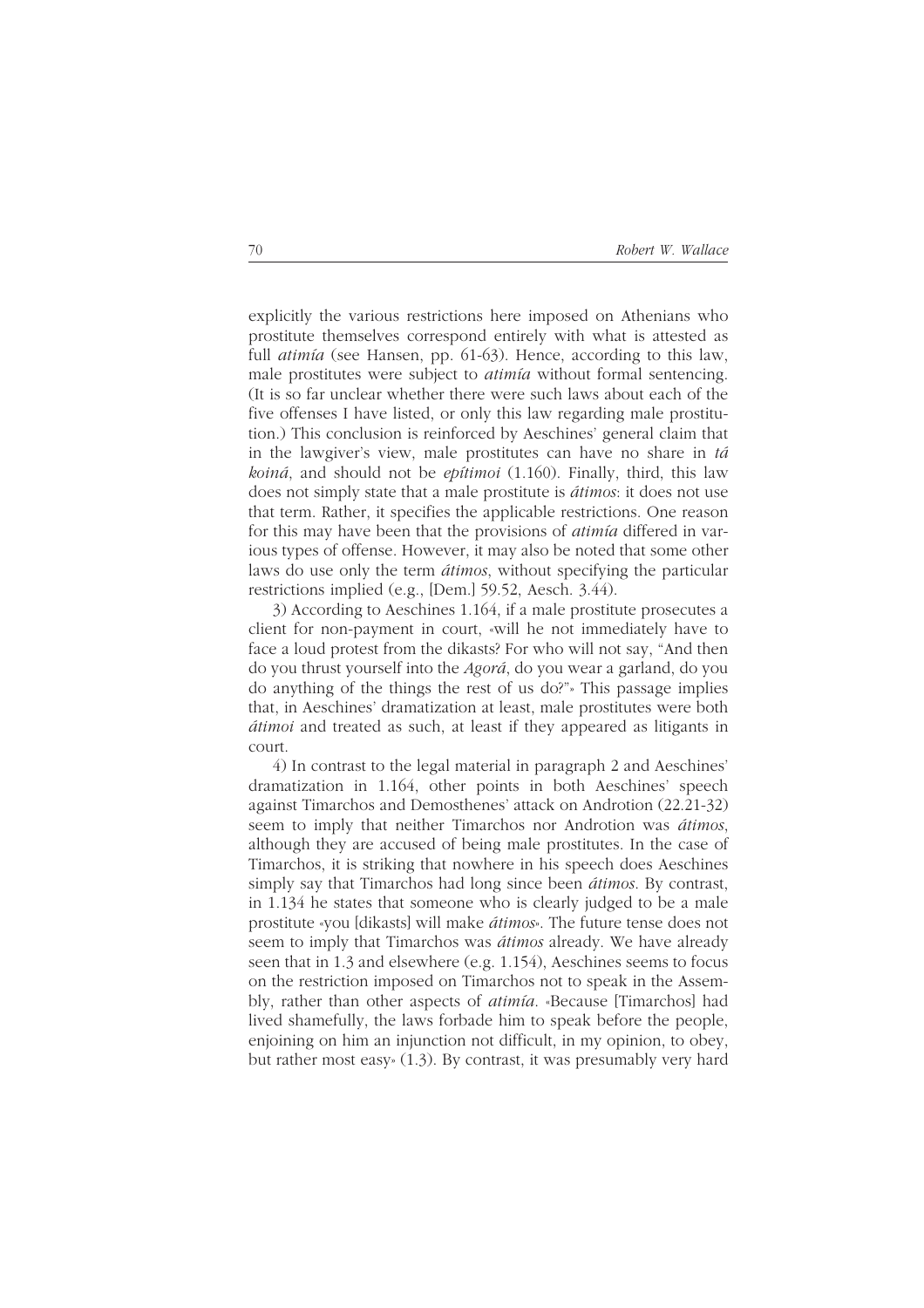not to enter the *Agorá*, a restriction normally imposed on full *átimoi*. When Aeschines recounts all the offices Timarchos had held (106- 113), both allotted and elective, he constantly complains that Timarchos had bought these offices or stolen public funds. He nowhere says that Timarchos had no right to occupy them. Hence, Aeschines seems to imply that the status of Timarchos was something less than that of *átimos*, notwithstanding the law he has read out. Demosthenes' representation of Androtion and Attic law yields a similar conclusion. Demosthenes states expressly that the lawgiver forbade male prostitutes to speak or propose measures, «for he saw that the majority of you do not speak although speaking is permitted to you, so that he thought this no great hardship, and he could have laid down many harsher penalties if he wanted to punish this kind of offender» (22.30). In this passage Demosthenes also ignores the law which Aeschines quotes, imposing what amounted to *atimía* on male prostitutes. The key issue for both speakers was active political participation in the Assembly.

5) Both Timarchos and Androtion appeared in court to defend themselves, something forbidden to *átimoi*.

6) As regards punishment, in 1.134 as we have seen, Aeschines states that someone who is clearly judged to be a male prostitute «you [dikasts] will make *átimos*». Upon conviction for speaking in the Assembly although he had been a male prostitute, Timarchos was punished with *atimía*: Dem. 19.284.

7) In Ar. *Knights*, 876-880, Paphlagon rebukes Demos for accepting shoes from the Sausage-Seller: «isn't it terrible that a pair of shoes should count for so much, when you don't recall all I have done for you? I put a stop to the buggereds (*toús binouménous*), by erasing Grypos from the rolls (*tón Grypón exaléipsas*)». The Sausage-Seller replies, «Well, isn't it dreadful that you should indulge in this arsesnooping (*proktoteréin*) and "put a stop to the buggereds?" and there's no room for doubt that you put a stop to them out of jealousy, for fear they should become politicians» (*hína mé rhétores génointo*) (trs. Sommerstein)<sup>12</sup>. This passage is based on the stock comic charge against Athenian politicians that they were or had

<sup>12</sup> I have changed to «buggereds» Sommerstein's «buggers», which precisely obscures the point, as my next sentence will make clear.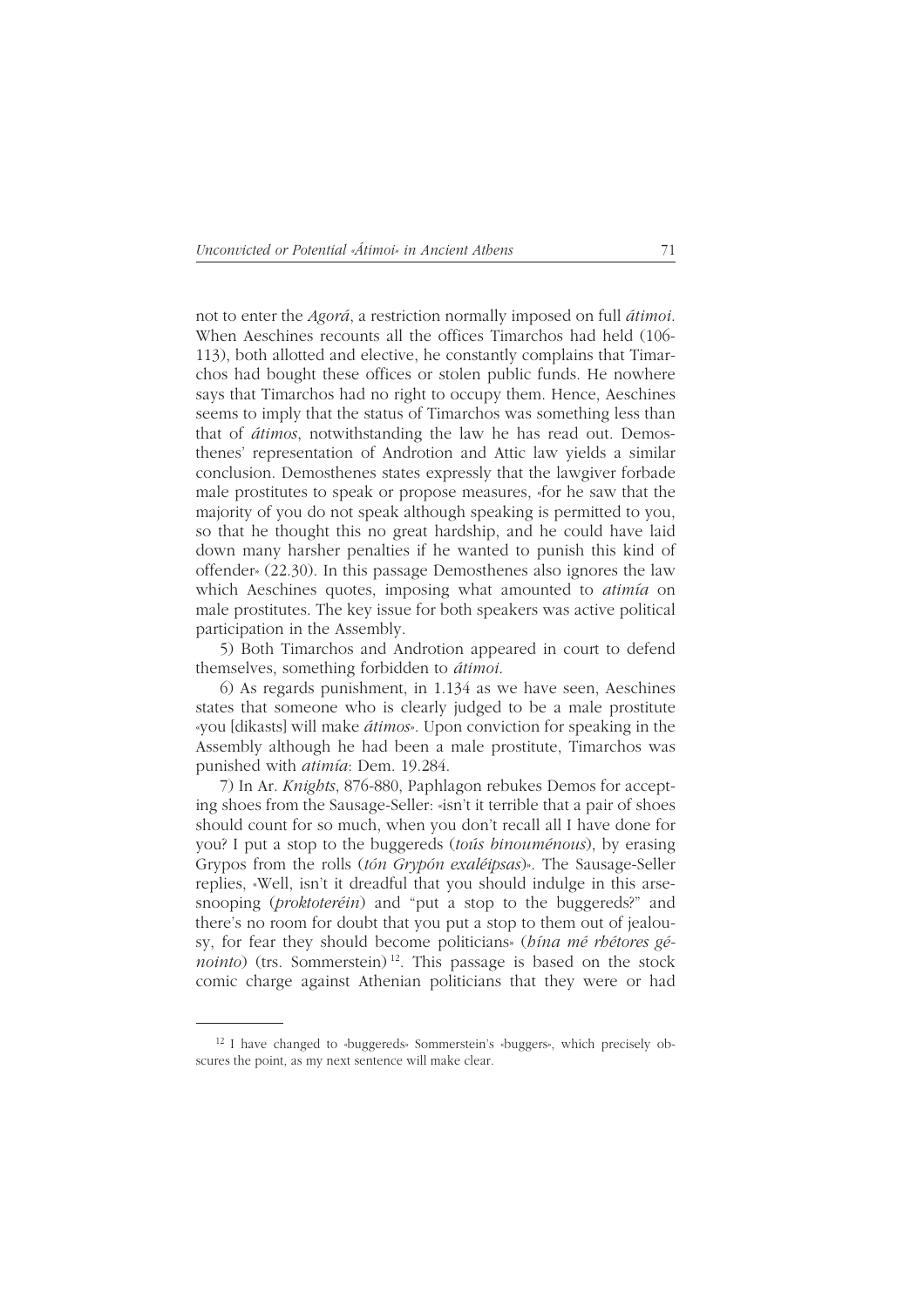been male prostitutes (*Knights*, 167, 423-428, *Eccles*. 112-113; Eupolis 100 Kock; Plato, *Com*. 186.5 Kock; Plato, *Symp*. 192a), something that surely influenced Aeschines' prosecution of Timarchos. Despite the last line, it seems clear (1) that Grypos had already been active politically, (2) that the Sausage-Seller implies that the charge against him and others had been politically motivated, to eliminate them as competition, and (3) that Grypos had been convicted on a charge of male prostitution. Hence, this passage provides a fifth-century parallel to the case of Timarchos. Commentators (Rogers, Budé, Sommerstein) interpret *exaléipein*, «to erase», which in Athenian contexts often meant from a *katálogos* (see LSJ *s.v.*), in this passage to mean «to strike from the citizen rolls». However, there is no evidence that *átimoi* were formally deprived of their citizenship (and the standard verb for «to deprive of citizenship» is *apopsephízesthai*: see e.g. Aesch. 1.114). If the sense here is to erase from a *katálogos*, the only relevant *katálogos* under the democracy appears to be that of the hoplites. If this is right, then we may add exclusion from the hoplite army to Hansen's list (pp. 61-62) of the possible consequences of *atimía*. We may note that Grypos had not been thus «erased» until he had been prosecuted in court by Paphlagon.

8) In Andok. 1.99-101, Andokides claims that one of his accusers, Epichares, a «well worn *kínaidos*» [the Loeb does not translate this phrase!] who «prostituted [himself] not to one but welcomed any creature who wished for not much money», dared to bring accusations «although according to your laws it is not possible for him even to defend himself». Andokides here mentions not speaking in the Assembly, but speaking in self defense in court. Hansen (pp. 62-63) protests that Andokides' «assertion cannot possibly be true», on a priori grounds and because Timarchos later appeared in court although «accused of precisely the same offense as Andokides is alleging against Epichares» 13. However, it can be true both that male prostitutes were excluded from the courts, and that an unconvicted male prostitute (or someone accused of that offense) could go where he would – albeit at the risk of being formally accused of

<sup>13</sup> However, Hansen, *«Apagoge», «Endeixis» and «Ephegesis» against «Kakourgoi», «Atimoi» and «Pheugontes»* cit., p. 74, lists male prostitution as one of the offenses subject to automatic *atimía* or *atimía* by sentence (he does not specify which, p. 73).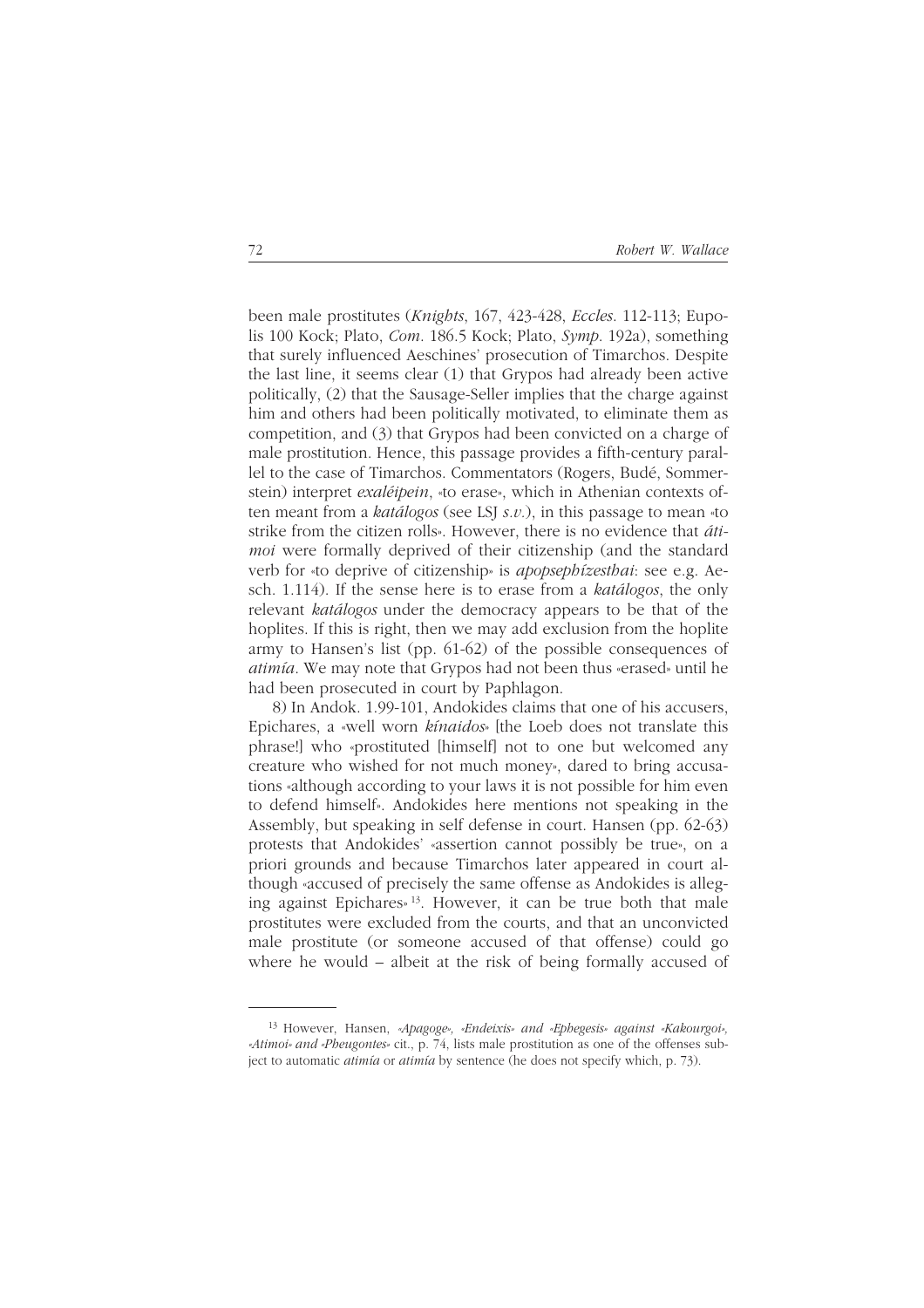prostitution. Hence, male prostitutes were legally excluded from the courts and other civic capacities, but unconvicted male prostitutes could ignore these restrictions because their status had not been formally determined.

9) In his (partial) list of the various types of *átimoi* in 1.73-76, Andokides first discusses state debtors and then turns to «a second type, in which their persons were *átima* but they kept and possessed their property. These were whoever was convicted of theft or accepting bribes – it was required that both these and their descendants be *átimoi* – and whoever deserted on the field of battle or was convicted of evasion of military service or cowardice or withholding a ship from action, or who threw away their shield, or three times were convicted of giving perjured testimony or falsely endorsing a summons, or those who treated their parents badly, all of these were *átimoi* in their persons, but retained their property». A curious feature of this paragraph is often obscured by those who claim that the different offenders listed had all been found guilty of the offenses listed 14. In fact, three of the offenses punishable by *atimía* in this list are not specified to be the result of a legal conviction: desertion on the battlefield, throwing away one's shield in battle, and mistreating one's parents. If Andokides is speaking precisely, this passage confirms the existence of «automatic» *atimía* in these cases. This passage may therefore imply that three other of our five categories – those who mistreated their parents, those who deserted in battle and those who threw away their shields in battle – were legally *átimoi* but retained their property. As in the case of male prostitution, it is unclear to what extent *atimía* was enforced in these cases.

10) According to Diogenes Laert. 1.55, one of Solon's laws stipulated that «if someone does not provide for his parents, he is *átimos*». Although it may be dangerous to press this passage, it could imply that someone who mistreats his parents is ipso facto *átimos*. According to Dem. 24.103 (and see 105), in Solon's laws «if someone is convicted of theft and not punished with death, the court shall award him the further penalty of imprisonment, and if someone convicted of abusing his parents intrudes upon the *Agorá*, he shall be

<sup>14</sup> So e.g. MacDowell, *Andokides On the Mysteries* cit., p. 107. The Loeb also translates, those «who were found guilty of maltreating their parents».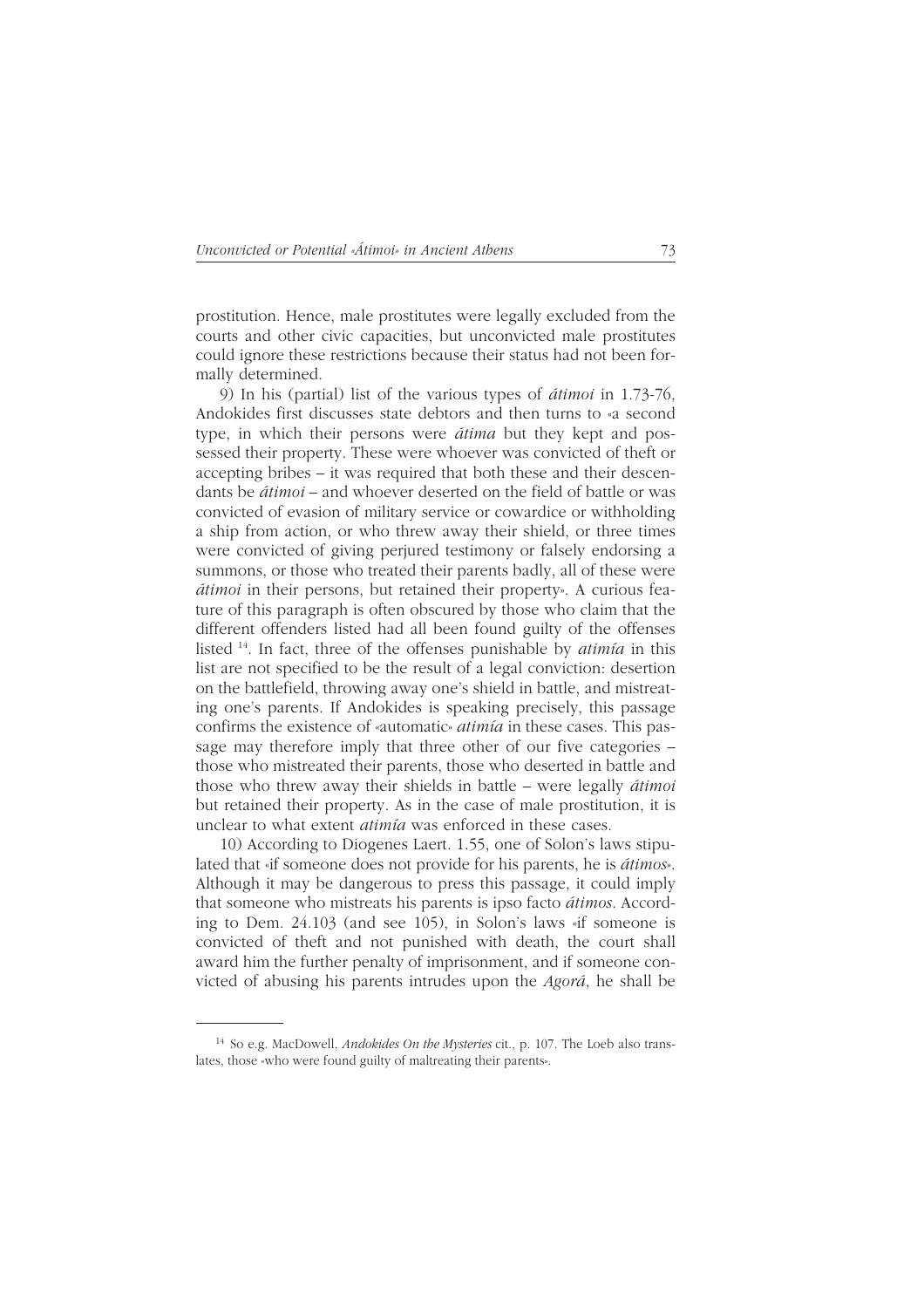imprisoned». This passage indicates that someone convicted of abusing his parents becomes *átimos*, i.e. that the judicial punishment for this offense was *atimía*.

11) It was common in court to accuse one's opponent of having abused his parents or thrown away his shield in battle. So, for example, Deinarchos (2.8-11) alleges that Aristogeiton allowed his father to lack the bare necessities of life and to die without a proper burial. In Lys. 31.17-23, the speaker says that Philon's mother was so mistrustful of him that she arranged for a non-relative to attend to her burial. In Lys. 10, the speaker makes merry with insinuations that his opponent had thrown his shield away in battle (e.g., 10.22, 28). Aristophanes frequently ridicules the politician Kleonymos for a similar action (e.g., *Wasps*, 191, *Birds*, 290, 1481). As we have seen, the comic poets and others commonly accused politicians of having been male prostitutes. Yet few prosecutions resulted from this banter.

These data reveal a complex relationship between the law and social realities in Classical Athens. Legally, unconvicted male prostitutes and apparently unconvicted offenders of at least three of our four other types 15 were subject to many or all of the restrictions associated with *atimía*. If they violated these restrictions and were prosecuted for it, the sentence was official, formal *atimía*. If a person who was expressly condemned to official *atimía* violated its provisions, in some cases the death penalty could be inflicted, but in other cases other types of penalty applied. As we have seen, a public debtor who held office or a convicted murderer who went where he should not were subject to execution (Dem. 20.156, 23.80). On the other hand, according to Dem. 24.103, in Solon's laws «if someone is convicted of theft and not punished with death, the court shall award him the further penalty of imprisonment, and if someone convicted of abusing his parents intrudes upon the *Agorá*, he shall be imprisoned, and if someone condemned for *astratéia* and acts in some way like the *epítimoi*, he is to be imprisoned». If authentic, the law subsequently quoted in Dem. 24.105 specifies that the punish-

<sup>&</sup>lt;sup>15</sup> Of our five types of cases, only for squandering one's inheritance is there no evidence of any restrictions beyond speaking in the Assembly.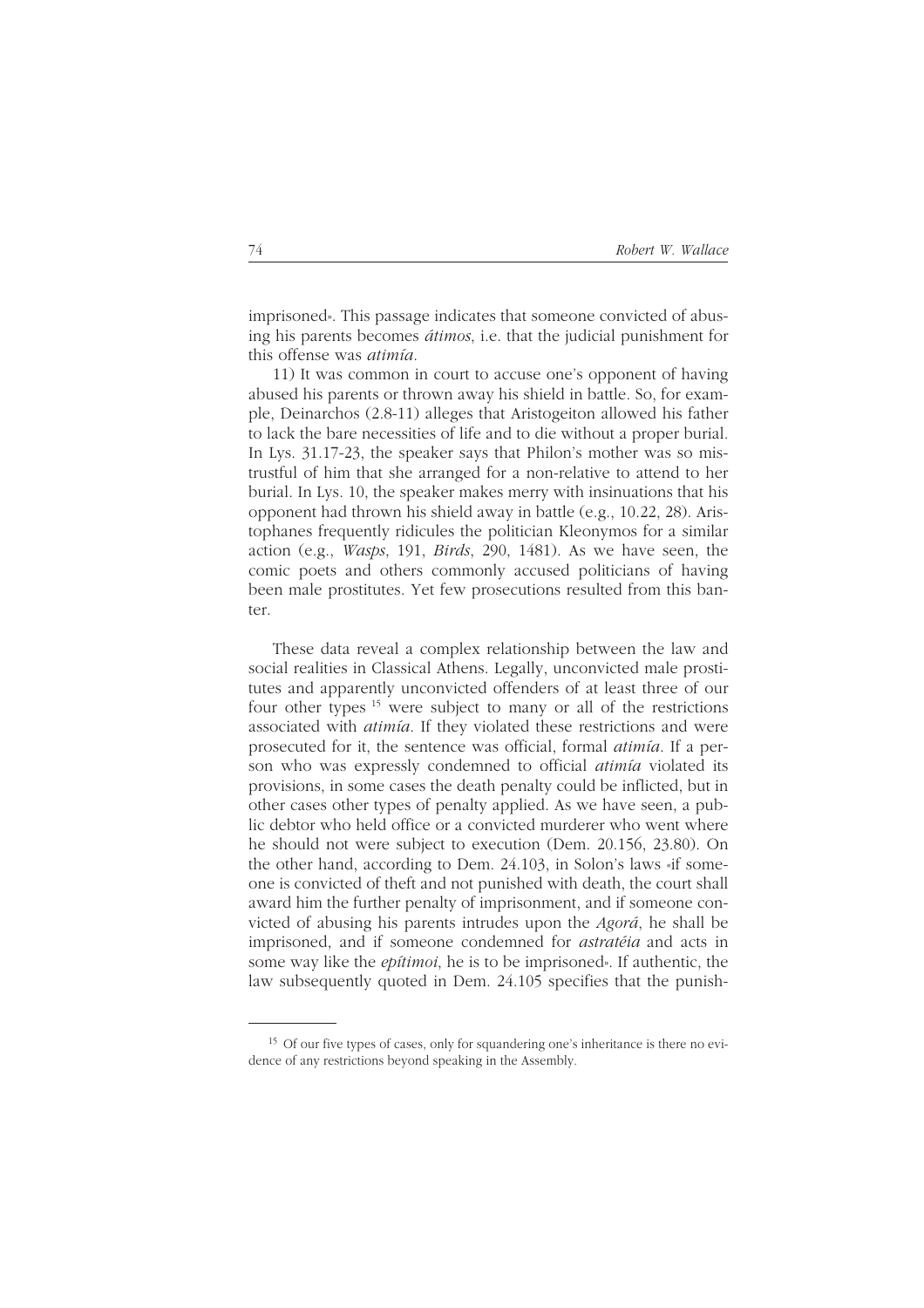ment for these offenses will be determined by the court, and could be a fine. Hence, someone sentenced to *atimía* for abusing his parents who violates the terms of formal *atimía* is imprisoned and (according to 24.105) is subject to further punishment possibly including a fine, at the discretion of the court.

By contrast, in day to day life the actual status of our various types of offenders or suspected offenders was much more ambiguous. None of them had been formally declared *átimoi* by a court, and surely some or even most of those popularly thought to be guilty of such offenses, such as Timarchos or those ridiculed in comedy or the orators, did not consider themselves and were not considered *átimoi* – though, again, some of these men surely knew that swords might be hanging over their heads. As a member of the upper classes, Timarchos's behavior may have been not widely known among the *démos*, or else been dismissed as conventional slander or the carryings-on of Athens' elite. Only when he attracted a political opponent did these issues become public, and he was tried, judged guilty, and formally subjected to the law. An active male prostitute would probably have been much less willing to speak in the Assembly. However, like Timarchos, surely most such persons could have risked attending Assemblies, entering the *Agorá*, and doing other things legally forbidden to *átimoi* (see Paoli's perceptive and judicious remarks, pp. 329-333). *De facto*, at least some of the laws regarding our five types of offenders were commonly not enforced, and not only because the guilt of these offenders had not been proved. Evidence indicates that these laws were not even considered. Thus we have seen, Aeschines nowhere says that Timarchos was *átimos*, or that on this basis he should not have served as an Athenian official. He does stress that Timarchos should not have spoken in the Assembly, something he says was not hard to do. Hence it seems that not even Aeschines regarded Timarchos as *átimos*, despite the law he read out. The same is true of Demosthenes' representation of Androtion (see 22.30, 33, 34). The applicability of these laws was by no means unconditional, but depended on the status, behavior, circumstances, and number of enemies of the person involved. These factors in part explain the ambiguity of our sources, and the uncertainties of modern scholarship.

These anomalies at the intersection of law and society arose on one level from a legislative oversight. It is easy to understand why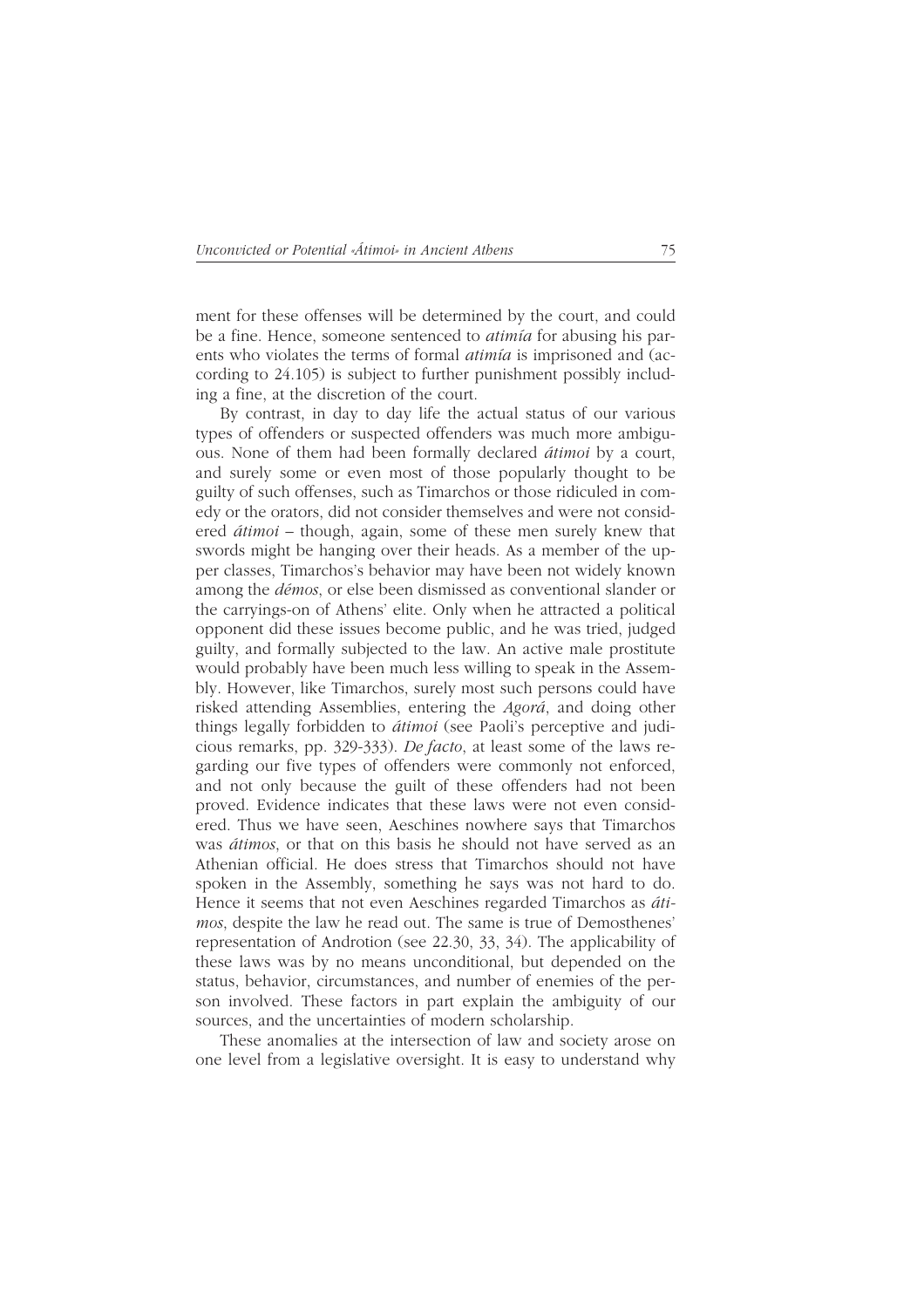the Athenians would pass a law stipulating that those who had prostituted themselves, thrown away their shields in battle, or mistreated their parents should not be allowed to address the Assembly or otherwise take part in public life. However, their failure to limit these laws' applicability to those who had been convicted of these offenses, while altogether understandable, opened up a significant difficulty for people who were merely suspected of them.

An alternative perspective sheds further light on this inconsistent relationship between Athenian law and conduct. The Athenians prided themselves on the freedom of each citizen to live as he liked. Accordingly, despite legal regulations, it was both an Athenian ideology and the common practice that in private life a person might do as he liked, provided that he did not try to play a leading role in government 16. Vague laws against impiety, for example, were brought to bear only when the community itself had been harmed. Hence, even though Aeschines actually quotes the law stating that male prostitutes were subject to a series of restrictions amounting to *atimía*, he states that Timarchos was precluded essentially from addressing the Assembly. Demosthenes says the same about Androtion. Other provisions, such as entering the *Agorá*, involved behavior that normally harmed no one. Hence, it is likely that even active male prostitutes could normally violate these regulations with impunity. More remarkably, it was apparently not considered problematic that even active politicians such as Timarchos and Androtion had not previously been prosecuted for *hetáiresis*, or parent-beaters for *kákosis gonéon*. This illustrates the Athenians' typical indifference to the private lives of fellow citizens even including the *politeuómenoi* – or else perhaps the high personal status of Timarchos and Androtion, and their usefulness to the *pólis* despite any doubtful reputation.

Finally, one measure was adopted to lessen the threat of that hanging sword. Lys. 10.2-11 lists three provisions of Athens' law on slander (there may have been others) making it illegal to accuse people unjustly of murder, mistreating their parents, or throwing away their shield in battle. To be sure, such accusations did not

<sup>16</sup> See (preliminarily) R.W. Wallace, *On not legislating sexual conduct in classical Athens*, in G. Thür - J. Vélissaropoulos-Karakostas (hrsg.), *Symposion 1995*, Köln-Wien 1997, pp. 151-152.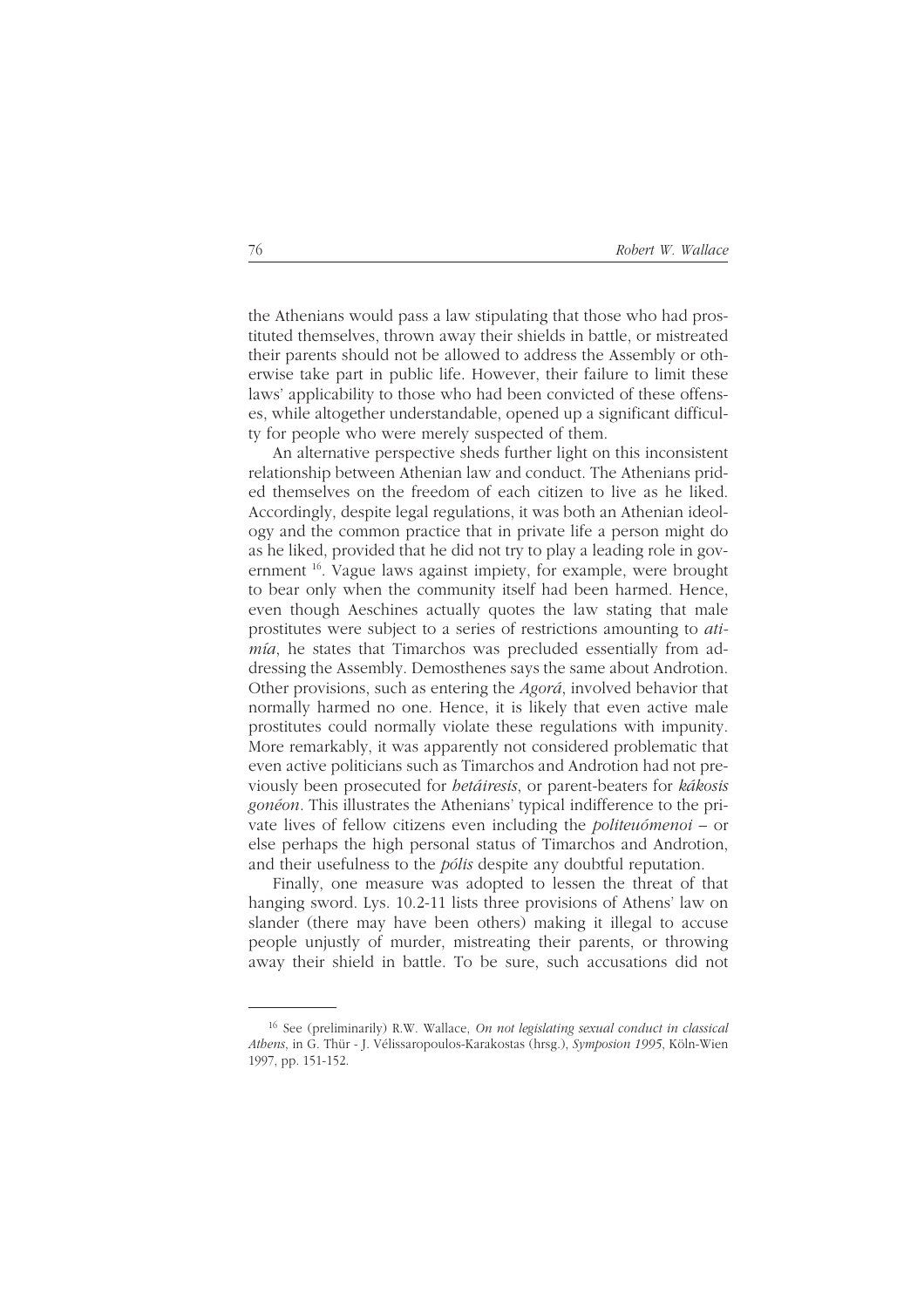automatically lead to a *dokimasía rhetóron* or other prosecution, for as we have seen, they were frequent in political and courtroom battles. However, Athens' law on slander was enacted to help control such accusations, which were potentially dangerous if allowed to stand unchallenged 17.

What are we to call this type of informal, mostly partial, and in many ways ignored *atimía* to which at least four of our five types of offenders were subject? The concept of «automatic» *atimía* seems in one way appropriate for public debtors, since their offense was established. However, we have seen that in many contexts, the *atimía* of public debtors was disregarded. Questions of whether a man had mistreated his parents, or had been a coward in battle, or had once been a male prostitute, were not necessarily so clearly established. Paoli's term *incensurati*, «unconvicted» *átimoi*, is partly right, in that such persons had not been convicted; and some such persons, for example active prostitutes, may have lived mostly within the terms of *atimía*. However, other such putative offenders lived normal lives, daring the consequences of any reputation. Timarchos was not, and was not considered, *átimos* before his actual conviction in 345 BC. These persons may be labelled potential *átimoi*. Hence, we may call our categories of offenders unconvicted or potential *átimoi*.

To sum up, while in principle the legal status of people guilty of these several types of offenses was clear, in fact their legal status was indeterminate because they had not been formally judged to be guilty. Their actual status in Athenian society varied, depending on a range of extra-legal factors including the degree of suspicion that attached to them, the number and vigilance of their enemies, their public behavior, and other questions such as their personal status and utility (or danger) to the *pólis*. The penalty for someone convicted of not adhering to this type of *atimía* was not death or a sentence harsher than *atimía*, but official, public recognition of their status as *átimoi*, with the further restrictions and public embarrassments that this recognition imposed. As in the case of this type of *atimía*, the inconsistencies and anomalies of Attic law sometimes vitiate overly rigid attempts at clear categorization. Community sentiment, person-

<sup>17</sup> See R.W. Wallace, *The Athenian laws against slander*, in G. Thür (hrsg.), *Symposion 1993*, Köln-Wien 1994, pp. 109-124.